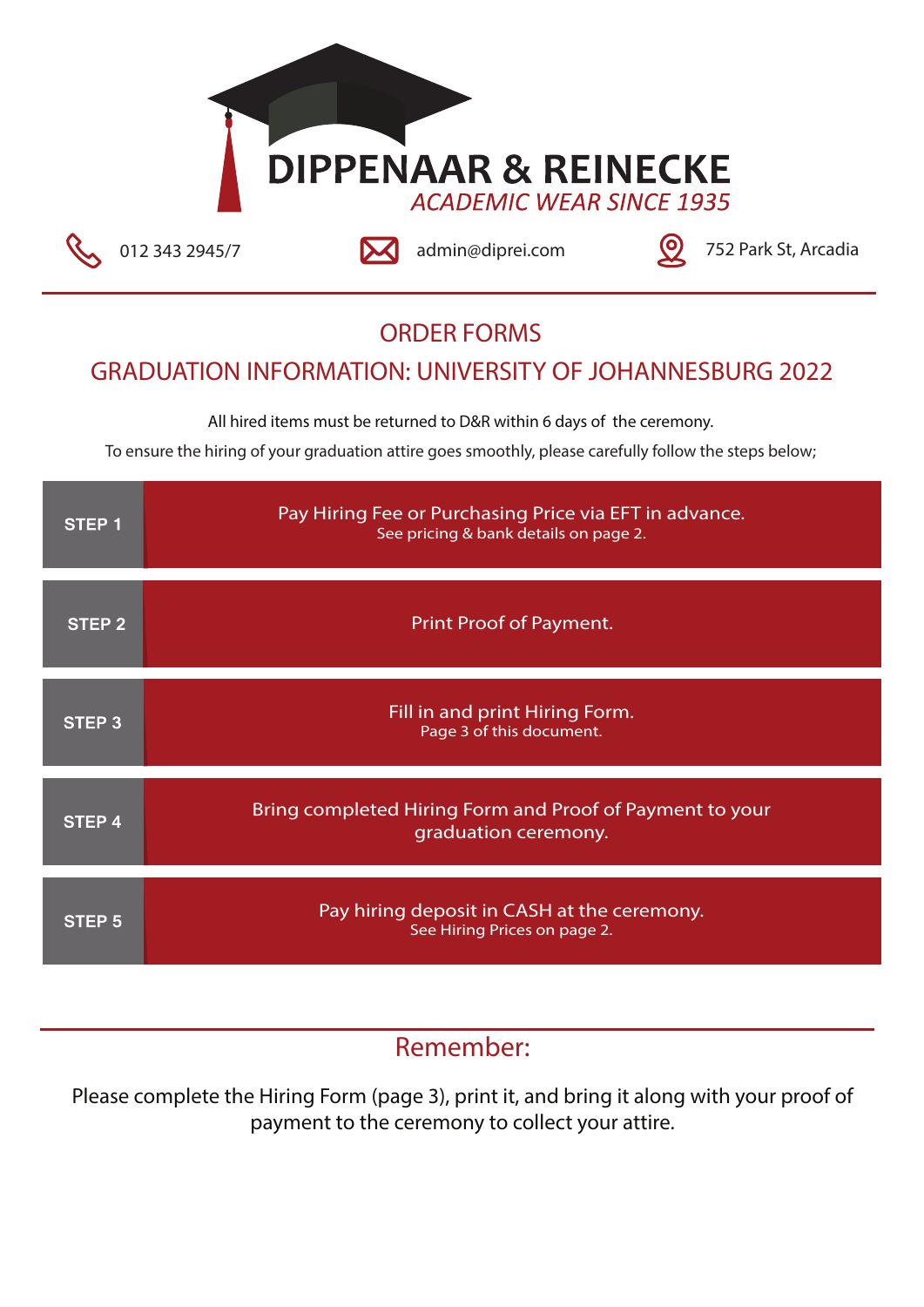## **DIPPENAAR & REINECKE ACADEMIC WEAR SINCE 1935**



012 343 2945/7 **12 2012 admin@diprei.com** 12 343 2945/7

#### **HIRING PRICE LIST: UNIVERSITY OF JOHANNESBURG 2022**

#### **Hiring Prices:**

| <b>Full Outfit</b>                    | Hiring Price (EFT in advance) | Deposit (CASH at venue) | Total       |
|---------------------------------------|-------------------------------|-------------------------|-------------|
| Diploma/Bachelor's:                   | R <sub>180</sub>              | R <sub>300</sub>        | R480        |
| Honours/BTech Eng/BA & B.Com Law/LLB: | R <sub>200</sub>              | R300                    | R500        |
| Masters:                              | R350                          | R500                    | R850        |
| PhD:                                  | R450                          | R500                    | R950        |
| Options                               | Hiring Price (EFT in advance) | Deposit (CASH at venue) | Total       |
| Gown only:                            | R70                           | R300                    | R370        |
| Cap only:                             | R <sub>100</sub>              | R300                    | R400        |
| Hood only:                            | R <sub>100</sub>              | R300                    | R400        |
| UJ Bib only:                          | R <sub>170</sub>              | R300                    | R470        |
| Masters stole only:                   | R <sub>180</sub>              | R300                    | R480        |
| PhD Gown only:                        | R300                          | R500                    | <b>R800</b> |
| PhD Bonnet only:                      | R320                          | R500                    | R820        |
| PhD Stole only:                       | R <sub>250</sub>              | R500                    | R750        |

#### **Purchasing Prices:**

**Total** R1950 R2150 R4050 R8400

| <b>Full Outfit</b>             |
|--------------------------------|
| <b>Under Graduate Degrees:</b> |
| Post Gradustae Degrees:        |
| Masters:                       |
| PhD:                           |

#### **Options** Gown: Cap: Hoods Undergraduate Hood (Dipl + Bach): Honours Hood: Masters Hood: PhD Hood: UJ Bib: Masters stole: PhD Gown: PhD Bonnet: PhD Stole: **Total** R950 R350 R300 R470 R620 R850 R450 R2200 R3950 R1500 R2200

#### **Banking Details:**

Bank Account Holder Account Number Branch Code Reference : FNB : Dippenaar & Reinecke : 6201 999 8791 : 252 145 : Cell Number

**NB- Pay in advance via EFT.**

 **- Print proof of payment and bring it to the ceremony to collect your attire.**